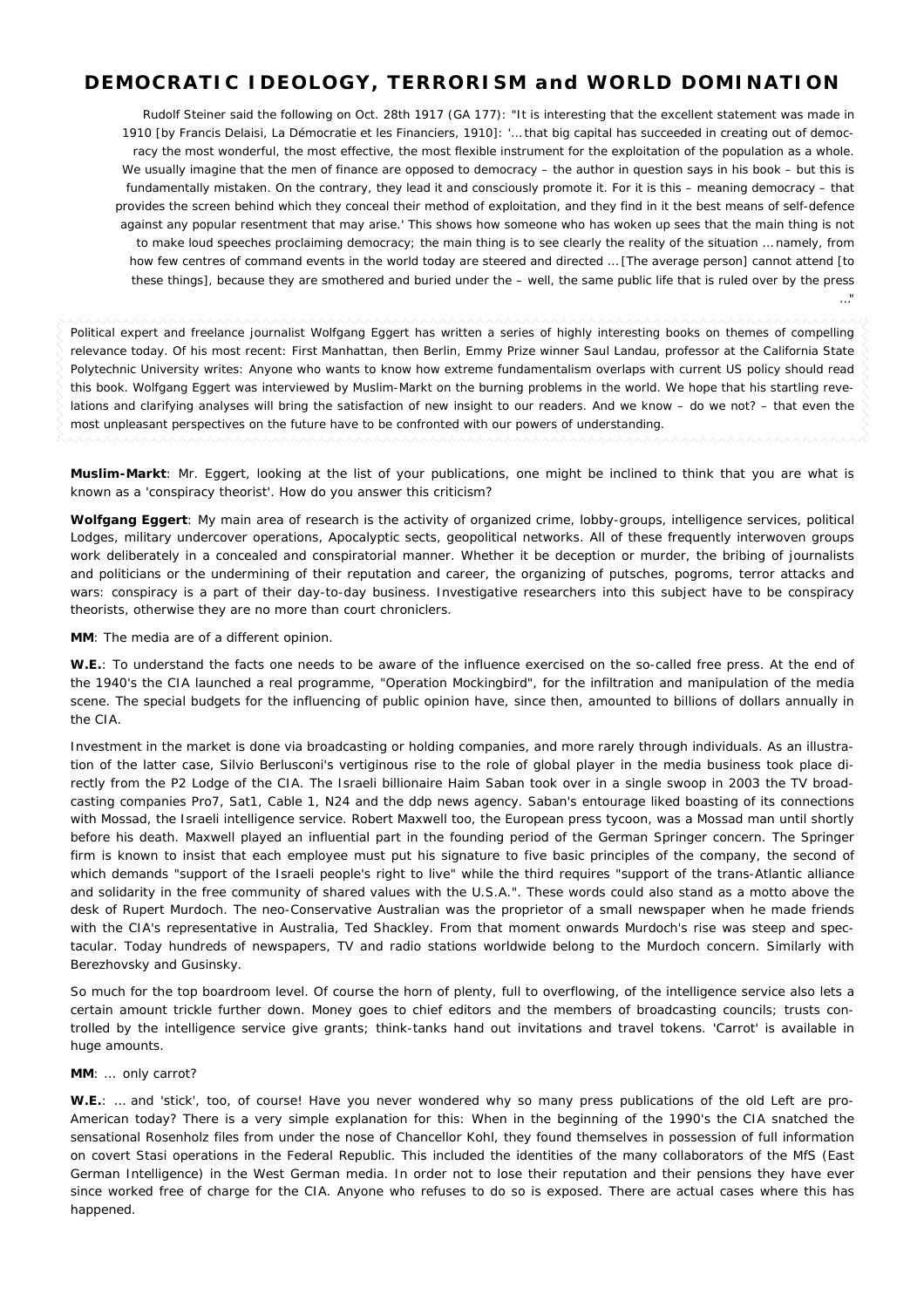"The CIA controls everyone of any importance at all in the mass media," were the words of William Colby, the former head of the CIA at the time of the fall of the Berlin wall. When he was once asked whether the CIA has ever told its undercover people in the press what they are supposed to write, he replied: "Certainly, it happens all the time." Control of the rank and file is a part of the political game, especially in periods of tension like the present. Even clamours for war need mouthpieces. This is the function of the media.

*MM*: In your work you are mainly concerned with intelligence services.

*W.E.*: As a trained historian I have always had to do with the great turning-points in our history. The most striking and physically enduring upheavals, without question, are wars. If you make a sufficiently intensive study of the way wars begin, you will automatically find that they don't just "happen" like an accident at work, or fall from Heaven as Divine retribution. If you take your research seriously, you will discover that there is always a warmongering side who stands to gain from the violent conflict. And this is the one that has planned the conflict long in advance in strategic planning circles set up for the purpose. Right down to an event that will trigger the outbreak of war, while at the same time legitimizing one's own actions and bringing one's opponent into an unfavourable starting position. It is up to the intelligence services to carry out this important task. They lay and ignite the coil that leads to war. It was always like this, wherever you look: The assassination in Sarajevo of the successor to the Throne, as the act leading to the First World War; the attack on the Gleiwitz radio transmitter, which was to justify Hitler's invasion of Poland; the Lavon affair, when Israeli agents under a false flag bombed American bases in Egypt, in order to draw the USA onto the "right side" in the lead-up to the Suez War; the fabricated Tonkin incident, which seemingly gave America the right to launch the Vietnam War; Kuwait's provocation of Iraq and the green light given by the Pentagon to Saddam Hussein regarding military action against his neighbour state, in order to lend Bush Senior's first oil-Desert Storm the semblance of an "act of liberation"; the bombing of a tower block in Russia, blamed on Chechen extremists, which justified Putin's military engagement in the Caucasus in 1999; the kidnapping of two Israelis to lend legitimacy to the last war in the Lebanon. Each one of these incidents was a chess-move instigated by intelligence services. Secret services and their machinations have to be considered if one is to understand the central core of historical dynamics.

*MM*: In a publication of 2003 you accuse military genetic research of bearing some responsibility for the outbreak of epidemics such as AIDS. What would be the motivation for such a thing, when everyone in the world suffers from these epidemics?

*W.E.*: Records that remained classified for decades show that, on 9th June 1969, Dr. McArthur, acting head of the research department of the US Ministry of Defense, requested an endowment of \$10 million. He said that with this money a new kind of virus was to be developed, which destroys the immune system of the infected organism and does not react to preventive therapy. The funds were granted and the research work was taken up in utmost secrecy in high-security laboratories. The most capable scientists at that time, among them the later "discoverer" of the aids virus Robert Gallo, contributed to the project, which was planned to reach its conclusion within 10 years. It was after the lapse of precisely this length of time that the first HIV cases appeared in the USA. The chain of evidence seems in many respects to be beyond question, including the aspect of recombination of the virus. The outcome was the first genetic weapon in human history; though it was as yet unfinished because, unlike its present-day successors, it cannot kill selectively according to region or race and spreads indiscriminately.

For this reason I would not hold any US Government department responsible for the release of the virus, not even the secret service-military complex. The groups involved are more likely to operate above or beside the state, and pursue in part Malthusian, in part religious aims. Jewish and Christian Messianists akin to Shoko Asahara, who released poison gas in the Japanese underground railways, because he hoped in this way to bring closer the prophesied end of the world. There is just one difference: Asahara was a largely isolated sectarian guru. In contrast to this, like-minded people who share his Biblical convictions stand on the threshold of power – in America, England, Israel.

MM: One month before the 11<sup>th</sup> September 2001 you published a book with the title "In the Name of God – Israel's Secret Vatican as the Fulfiller of Biblical Prophecy". Was your book already 'outdated' one month after publication?

W.E.: No. Of course, I had no foreknowledge of the 11<sup>th</sup> September. In the book I am discussing the character of groups that stand above the state, and their influence on history in general. ...Beginning with the French Revolution and continuing to the end of Clinton's term of office. "Israel's Secret Vatican" is more an outline of basic principles.

What I did foresee was that the Apocalyptic groups in the religions were working via their political networks at preparations for the 3rd World War. And as is the case in every war, a concrete triggering event was needed, and that was the 11<sup>th</sup> September 2001. Actually, 9/11 fits quite naturally into the list of the campaigns I have already mentioned, whose purpose is to ignite a war. It is not surprising, therefore, that in the preparatory period leading up to this terrorist coup we find the traces of secret service activity.

*MM*: A year later, your book "Attack of the Hawks" came out. Why, in your opinion, does German policy today stand so strongly on the side of the hawks?

W.E.: I first asked myself this question when the pro-Government US news channel Fox News announced on the 12<sup>th</sup> September 2007 that the Germans were supporting America's plans for a war on Iran. The subject of the broadcast was a Security Council meeting in Berlin set up specifically for discussion of the Iran question. The Federal Government was reported to have said that for national economic reasons it was withdrawing from the joint anti-Iranian sanctions campaign, while at the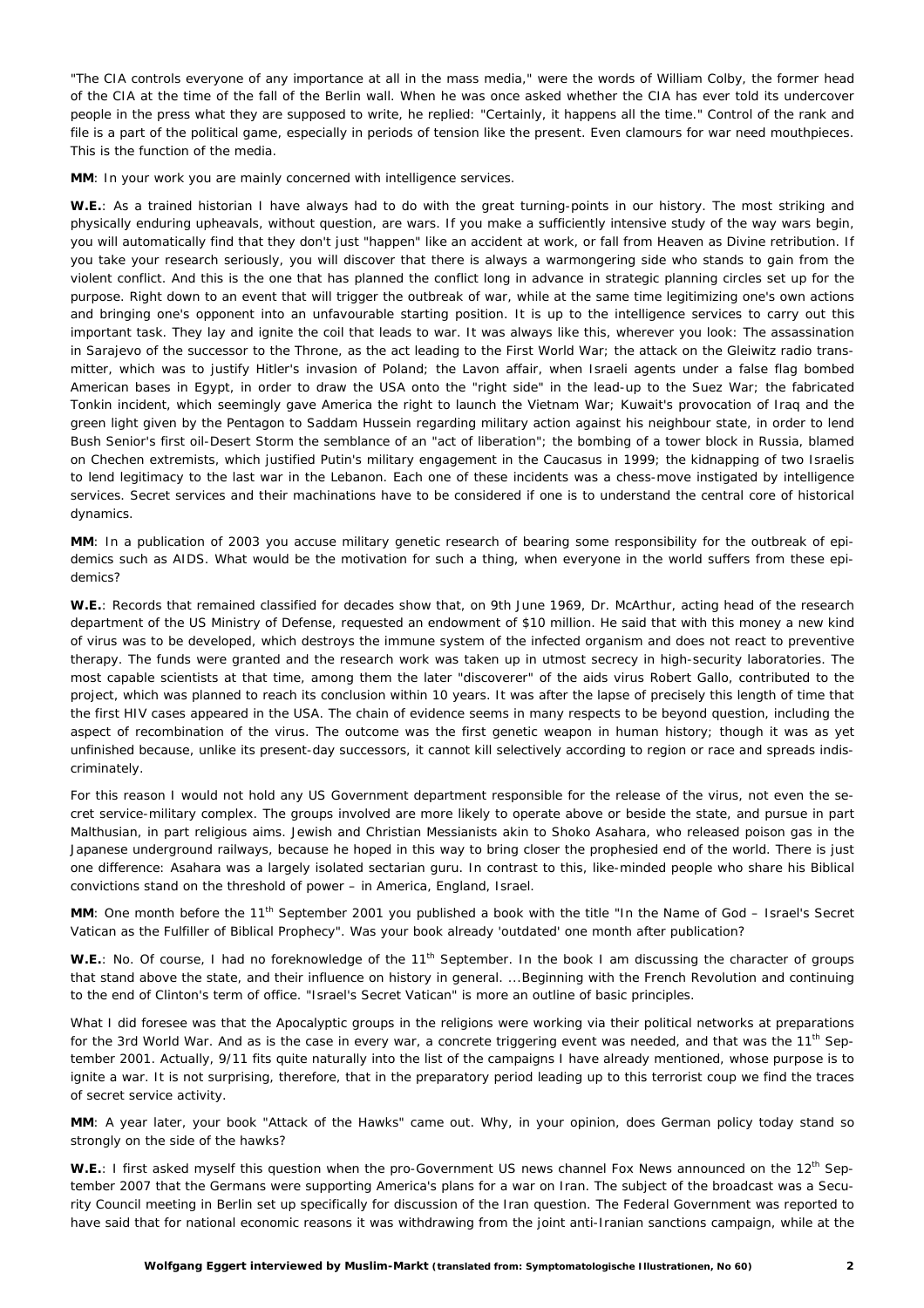same time it was encouraging America to bomb Iran's nuclear installations. Fox had been told this by diplomats from various countries.

Assuming this is not a deliberate falsehood put out by the Murdoch company, but a leak based on the truth, we see here in its most blatant form the swing in our – still social-democratic as it has always been – foreign policy. I can only explain this behaviour as the result of US pressure to accept Germany as a permanent member of the World Security Council only on condition that it supports current US policy …

*MM*: Your latest book "First Manhattan, then Berlin" claims that there is a risk of a successful terrorist attack in Germany. What is your evidence for this?

*W.E.*: As I already mentioned, I view Messianic networks as one of the driving forces of human history. Events occur, which are exclusively the work of these radical sects, one such event being the assassination of the Israeli head of State Rabin. It is possible for them to exert the strongest influence, particularly on the explosive situation in the Middle East, which they wish to escalate to the prophesied War of Armageddon. One of the vehicles used is Israel, where leading politicians like Benjamin Netanyahu, when they are facing far-reaching decisions, seek the advice of occult rabbis. On the other hand, in America, following in the wake of George W. Bush, fundamentalist Christians have taken over the White House. Every week, Apocalyptic Bible scholars are invited there and to the Pentagon, to hold bizarre meetings in which Biblical guidance on their daily tasks is given to politicians and military leaders. This dangerous vision of having been chosen by God has been current for a considerably longer time in influential circles of the British establishment. Many Masonic lodges, which are known to exert a strong influence on public life in the United Kingdom, are convinced that the mission of the Jews to lead the world to its revealed end came to a conclusion with the crucifixion of Jesus, and has passed on to the British.

*MM*: You often mention Christian and Jewish groups in one breath … ?

*W.E.*: Common to both the Christian and the Jewish groups is the fact that they appeal to the authority of the Bible, citing prophecies whose content they espouse as a political task, or they uncover, by means of decipherment codes, secret double meanings in the Holy Scriptures. In both camps 9/11 is regarded as fulfilled prophecy, on the evidence of passages from the Bible. In both camps there are whisperings about the coming of a parallel event, let us call it 11/9. A nuclear attack is repeatedly mentioned … and Berlin. When my book came on the market in November 2005, this horrific picture seemed to lie in the far distant future. This has now changed; the warnings of neo-Conservative politicians and State-supporting media are reaching us every week in the German language. In style and content they are like the propaganda in the USA: When the big bang comes – so runs the 'briefing' for the trusting man-in-the-street – the culprits will be Muslims. It could be so, in fact; but who in the terrorist background is pulling the strings that keep everything in motion, of this – for very good reasons – we hear precious little.

*MM*: You say, among other things, that the interests of extreme fanatics who misuse Islam as a justification for their actions, coincide surprisingly often with the interests of the hawks; How do you explain this?

*W.E.*: You mean the symbiosis between radical Muslims and intelligence agents? Let us take the best-known example: Osama bin Laden and al Qaida. Both of them are creations of American geopolitics. When the White House decided, during the Presidency of Ronald Reagan, to win the Cold War, a central pillar of this undertaking was the plan to prepare a new Vietnam for the Russians in Afghanistan. To achieve this end, the Pentagon poured billions into the mobilizing of an Islamist army whose task was to wage a civil war and make life uncomfortable for the pro-Moscow government in Kabul. They succeeded in this, and when the Russians came in "to help", they had fallen into the trap. The war in Afghanistan with its heavy losses was a thick nail in the coffin of the Soviet Union. And the grave-diggers there, were the mujaheddin. The collecting and transit post for the Muslim fighters in Afghanistan was called al Qaida. Its organizer was Osama bin Laden, who stood on the payroll of the CIA under the name Tim Osman. He and his people were trained, paid and armed in America.

After the collapse of the Soviet Union, this collaboration is said to have been brought to an end by a series of attacks by al Qaida on American installations. This seems to me to be an alibi set up to disguise the fact that the collaboration continued. The fact is, that Washington overcame the vast Communist empire, not in order to liberate the people there, but to open up its markets and resources. And the chief resource targeted was the oil that is extracted in the southern semi-autonomous republics of the former USSR. The attempt was now made, by means of putsches, civil wars and rebellion procured with money, to remove these Muslim regions from the Russian sphere of influence. And who appears again as a main asset in these battles which, almost without exception, were serving the geopolitical interests of the Americans? Yes, quite correct: bin Laden's bearded warriors of God. They would soon be running riot in the Balkans, too, when the USA was pursuing its geostrategic interests there in the mid-1990's. In this connection – as has been confirmed by investigative reports of US Congress – the Americans were working as close allies of al Qaida; hand in hand with them.

The Clinton government outwardly declared Osama bin Laden the "Most wanted Terrorist" and offered astronomical sums for his capture. The reality behind all this hue and cry was experienced by a number of Islamic states when they came forward with the information: The man you are looking for is in our country. Do you want him dead or alive? – In each of these cases extradition was obstructed by the American government. Sudan, which insisted most strongly on his extradition, was taught a lesson in the form of an aerial bombardment. The reason given, by way of provocation, was that Sudan was supporting terrorism.

Meanwhile, Osama alias Tim had, under the eyes of American and English intelligence, official business and residential addresses in London. In 1996 he was a guest of the British overseas intelligence service MI6, who employed the restless jack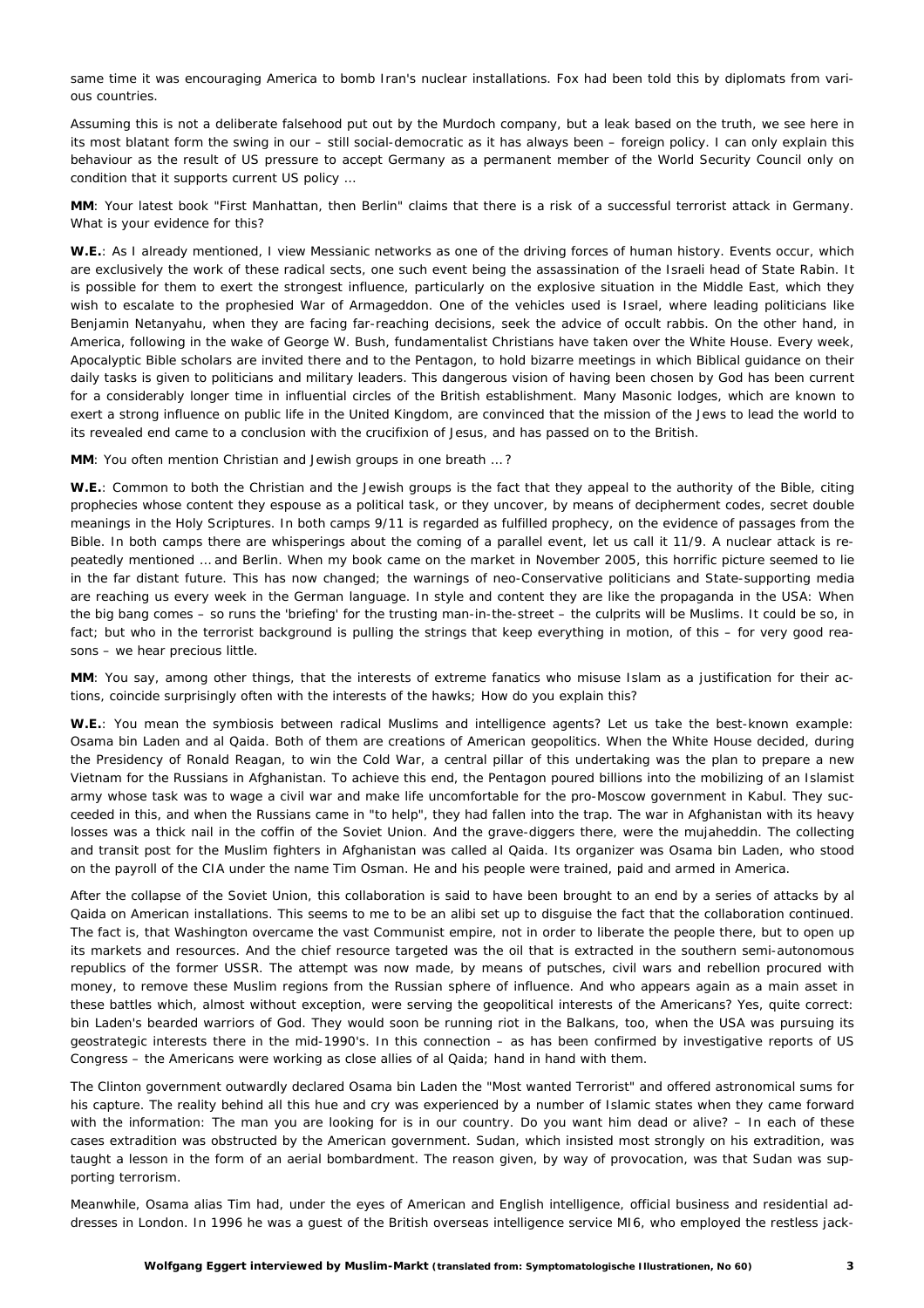of-all-trades as a subcontractor for an assassination attempt on Muammar Gaddafi by the "Libyan Islamic Fighting Group", a cell of al Qaida. For his part, the Libyan head of state had just pledged a princely sum for the capture of bin Laden. I could continue for a long time the story of the coalition between al Qaida and the secret service-military complex in the West. It reaches right down to the time of the 11<sup>th</sup> September. The government-controlled radio station in France "Radio France International" and the daily newspaper "Le Figaro" revealed that as late as July 2001 Osama bin Laden was undergoing kidney treatment in the American hospital in Dubai – where he was visited at his sick-bed by the local CIA contact. Do you feel like a 'second helping'? – At the beginning of July 2002, after the terrorist flights of New York and Washington, the American Time magazine stated on the authority of high-ranking circles within European intelligence, that Abu Qatada, the spiritual head of the al Qaida network, lives with his wife and children in the North of England. In a safe house made available to him – together with a generous allowance – by the British intelligence service.

Bin Laden, al Qaida, Mujaheddin are all children of the USA. The Taliban are a direct consequence. And to the exact observer these groups have been working, without exception, in the interest of the USA. They are still doing so today, if we accept the Pentagon's word that bin Laden people were behind the 11<sup>th</sup> September. Why? Well, the neo-Conservative power centre in Washington had the military campaigns against Afghanistan and Iraq firmly on their agenda when Bush seized power. But they knew that such an openly imperialistic venture could only be pushed through on an international level if – so the neo-Conservatives were saying in the year 2000 – a new Pearl Harbor were to take place. Do you see? The troops were all prepared, and 9/11 was the opener of the door to war. Now Iran is on the agenda. The American secret service apparatus is financially rich, but slow in movement and poor in mind and spirit – they are fond of repeating themselves. So the world can now prepare itself for the next opener of the door.

**MM:** Why was there no terrorist provocation before the beginning of the Iraq war?

W.E.: Because the engagement in Iraq could still be associated, on the feeling level, with the 11<sup>th</sup> September. The memory of the violence of 9/11 was still very much alive. It had presented the White House with a huge surplus of emotion, which Bush could continue to draw upon. Hence the persuasive power of the horror-picture – "the mass-murderer of American civilians is lurking in fact or at least symbolically in the vicinity of Baghdad". These were, incidentally, the words of American former Senator Gary Hart who today, himself, warns of a terrorist attack provoked, or even contrived, by the CIA. The second part of the propaganda falsehood that led to war focussed on the weapons of mass-destruction with which Saddam was allegedly threatening the Western alliance – and Israel.

This is now repeating itself. The campaign on the mass-destruction theme is already in full swing. Not, however, the al Qaida campaign, significantly enough. This would not be easy. After Afghanistan and Iraq the wars of conquest for the "capture of bin Laden" are starting to wear thin. Also, here in Germany, the influence of the red-green Schroeder government's campaign against the Iraq war, which raised doubts as to the genuineness of 9/11, continues to be felt. Despite all the support we give, we are still looked upon in the USA as unreliable allies. This is what causes me concern. A series of attacks with dirty nuclear devices in America and Germany, the sources of which could be traced back to Iran, would suit the hawks in the White House admirably at the present time. In the first place, German public opinion, the government and even the opposition would be tied to US policy for the foreseeable future. And secondly, an attack with ABC (atomic, biological or chemical) weapons would provide Cheney & Co. with just the smoking guns they were searching for in vain in Iraq; and in addition it would justify implementation of their war-plans against Teheran. Thirdly, an act of this kind provides a pretext for revoking the US Constitution – whereby the neo-Conservatives would avoid certain defeat in the 2008 elections.

*MM*: You write not only about the present, but also the past, and you claim that there were certain interests at work which – to put it simply – kept Hitler alive. Is there in your opinion a thread of continuity from those events on into our own time?

W.E.: There is, quite concretely, a thread where the political destiny of certain leaders is concerned. Let us take the example you have suggested – Hitler. In the 1920's the powers that would later be the victors and, together with them, a large number of elite groups were interested in the rise to power of someone who would carry out the National-Socialist programme. Imagine to yourself what it was like at that time: Lenin had risen to power in the Kremlin. For the capitalists of this world his regime of state ownership represented the worst imaginable scenario. Leading concerns such as the Shell petroleum company had invested vast sums in Russia, which were now suddenly lost. Just like Ford, the king of the American motor industry, the head of Shell also gave large sums to Hitler, in the hope that he would come to power and defeat the Soviets in a war. The same policy was pursued by influential sections of British Conservatism, which was deeply disturbed by Lenin's anti-colonial campaign. India, Egypt, Ireland, half the Empire was in turmoil because the Reds were using the treasures of the Tsar to finance world revolution. And so, as I said, Hitler also received support from the English. Finally, there was a card in the game, that was going to "play a trump". This was the unspoken 'common sense' understanding between Roosevelt and Stalin that a war unleashed in the heart of Europe would ultimately benefit only those powers with the biggest hinterland: America and Russia. It was clear that if they held together they would win a new world war and greet one another with a handshake in the middle of an exhausted and ruined Europe. This is exactly what happened. The support by means of which Roosevelt kept alive the collapsing Soviet regime after 1941 was breathtaking in its scope. But it bore interest, because the USA was able to install its bases throughout the world and replace England as a world power. This is the reason why Hitler was so fundamentally important for this game. His programme of national self-sufficiency, with its goal of taking over Soviet Ukraine, was a guarantee of war; while the political physiognomy of National Socialism offered those directing it behind the scenes a perfect target for antipathy, a platform which continually built itself up in support of the argument that war is "inevitable". And so long as Hitler was alive, the war continued. After Pearl Harbor each new day of Hitler's rule brought the Americans and Russians one kilometre closer to the heart of Europe.